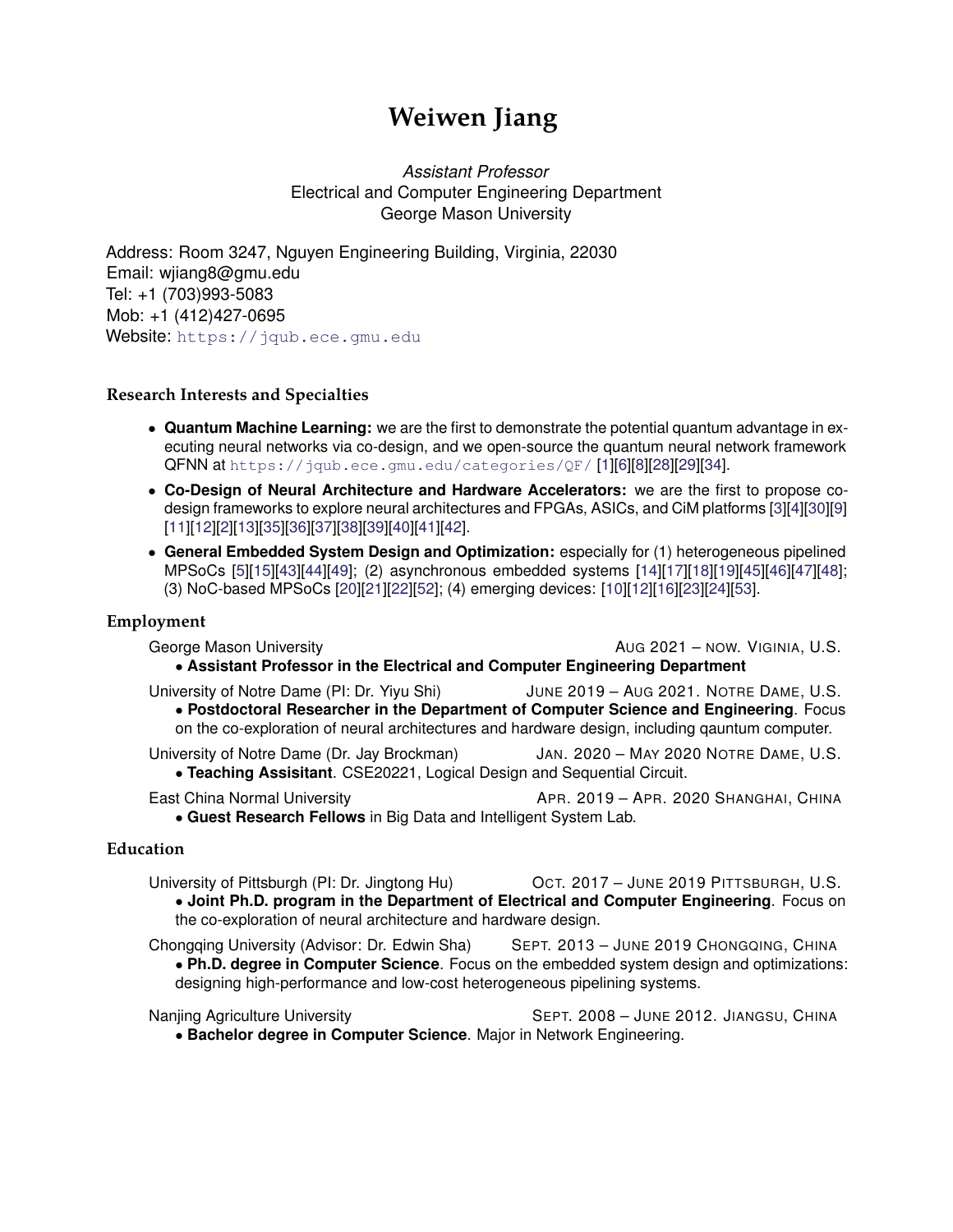## **Awards**

| IEEE TCAD Donald O. Pederson Best Paper Award (2 out of 1000+ submissions)<br>12/2021 |
|---------------------------------------------------------------------------------------|
| 12/2021                                                                               |
| 12/2020                                                                               |
| 01/2020, BEIJING                                                                      |
| 10/2019. NEW YORK                                                                     |
| 06/2019. LAS VEGAS                                                                    |
| 11/2017. BOSTON                                                                       |
| 11/2017. CHINA                                                                        |
| 01/2016, MACAO                                                                        |
| 08/2015. HONGKONG                                                                     |
| 12/2016. USA                                                                          |
| 11/2017. CHINA                                                                        |
|                                                                                       |

# **Research & Other Grants**

- **PI, LANL**, "Intelligent Quantum Sensing with Quantum Neural Networks", Collaborated with Los Alamos National Lab from NSEC, 01/01/2022-12/31/2022, \$80,000 (Funded)
- **PI, NSF-I/UCRC**, "Software Defined FPGA Hardware and Co-Exploration for Real-Time Applications", from EdgeCortix Inc. via NSF IUCRC ASIC center, 10/01/19 - 09/30/20, \$100,000 (Co-PI: Prof. Yiran Chen)
- **Co-PI, NSF-IIS**, "RAPID: Collaborative Research: Independent Component Analysis Inspired Statistical Neural Networks for 3D CT Scan Based Edge Screening of COVID-19", 07/01/2020 - 06/30/2021, \$98,349 (PI: Prof. Yiyu Shi)
- **Co-PI, Facebook Research Funding** Towards On-Device AI, "Hardware/Software Co-Exploration of Multi-Modal Neural Architectures Targeting AR/VR Glasses", 04/01/20 - 04/01/21, \$75,000 (PI: Prof. Yiyu Shi)
- One Alveo U280 Data Center Accelerator (\$6,495) from the Xilinx University Program.
- **Co-PI, NSF**, "EFRI BRAID Preliminary Proposal: Computing with Spikes: a Hierarchical and Crosslayer Exploration Approach" (Pending)
- **PI**, "Co-Exploration of Transformer and Resource-Constrained Hardware Accelerator", from EdgeCortix Inc., 01/01/22 - 01/01/23, \$50,000 (Pending)
- **PI, IBM-ND**, "Co-Design Neural Network and Quantum Circuit Towards Quantum Advantage", IBM & University of Notre Dame Quantum program, 11/01/19 - 08/01/21, accessing to IBM Q system
- Research Opportunities Week (ROW) at the Technical University of Munich (TUM), 04/20/2020- 04/27/2020 (Cancelled due to COVID-19)
- IEEE Council on Electronic Design Automation (CEDA) for ESWEEK'19, \$1,000
- Grants from ACM SIGDA to participate in the HALO workshop in ICCAD'19
- Travel grants from ACM to attend FPGA'19
- Scholarship from SIGDA and IEEE CEDA to attend Ph.D. Forum at DAC'18
- Scholarship from SIGDA and Microsoft to participate Student Research Competition at ICCAD'17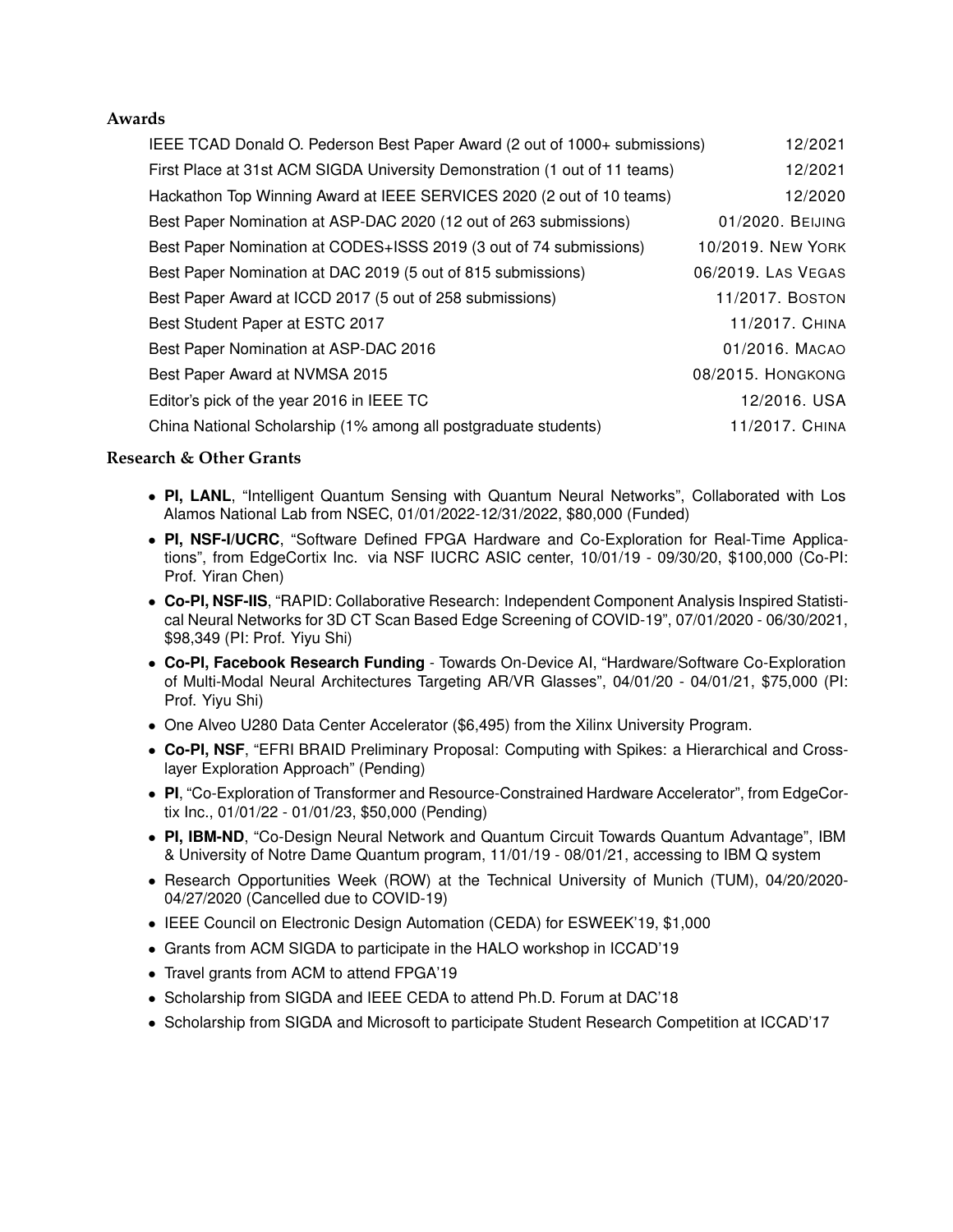# **Media Coverage**

- **TCAD Best Paper Award**, [George Mason University,](https://www.gmu.edu/news/2021-12/weiwen-jiang-wins-ieee-best-paper-award) [Xinzhiyuan](https://mp.weixin.qq.com/s/fohtFgCkBbBXdKhP9Dw81w) and [Chongqing University,](https://mp.weixin.qq.com/s/yhy-VpY1MxLIWQiWNlksCw) also cited in [Sohu,](https://www.sohu.com/a/509838957_473283) [Tencent,](https://cloud.tencent.com/developer/article/1922761) [163,](https://www.163.com/dy/article/GRJ8IP4I0511ABV6.html) [BAAI,](https://hub.baai.ac.cn/view/13192) [Baidu.](https://baijiahao.baidu.com/s?id=1720356480437889717&wfr=spider&for=pc)
- **QF-Mixer, QF-RobustNN, and QFNN**, Reported in [Xinzhiyuan](https://mp.weixin.qq.com/s/uO2Wj1qMEyBa2la-_0glXQ) and [Chongqing University,](https://mp.weixin.qq.com/s/s6ofcRcSbn5o0doYsxF_MA) also cited in [51CTO,](https://news.51cto.com/art/202111/688242.htm) [Sina,](https://cj.sina.com.cn/articles/view/5703921756/153faf05c01900we3h) [163,](https://www.163.com/dy/article/GNFU3LL10511ABV6.html?f=post2020_dy_recommends) [Tencent,](https://xw.qq.com/amphtml/20211029A09YN900) [Yidianzixun.](http://www.yidianzixun.com/article/0ZCwiYVk/amp)
- **QuantumFlow V2**, Reported in [Xinzhiyuan,](https://mp.weixin.qq.com/s/K6tk_E_JhxLyMZ9Wthkkag) also cited in [Tencent,](https://cloud.tencent.com/developer/article/1705850) [Sohu,](https://www.sohu.com/a/420591285_473283) [Sina,](https://tech.sina.com.cn/csj/2020-09-24/doc-iivhvpwy8572688.shtml) [Zhuanzhi,](https://www.zhuanzhi.ai/document/bc3690e674d024b6e1466cdb0121582a) [163.](https://www.163.com/dy/article/FNAI3EF40511ABV6.html)
- **QuantumFlow V1**, Reported in [Xinzhiyuan,](https://mp.weixin.qq.com/s/km-o-5CjC9MLkD3UfZKZ7Q) also cited in [Tencent,](https://cloud.tencent.com/developer/news/667263) [Sina,](http://tech.sina.com.cn/csj/2020-07-24/doc-iivhvpwx7222840.shtml) [51CTO,](https://news.51cto.com/art/202007/621956.htm) [Zhuanzhi.](https://www.zhuanzhi.ai/document/fb0d527c033e3522341f192c3fd632dd)
- **IEEE Hackathon Top Winning Award**, Reported in [University of Notre Dame.](https://cse.nd.edu/news/notre-dame-team-shares-top-honors-in-ieee-services-2020-hackathon-for-project-related-to-covid-19-patient-data-privacy/)
- **AI for COVID CT Screening**, Reported in [The OBSERVER news.](https://ndsmcobserver.com/2020/09/university-researchers-use-artificial-intelligence-to-increase-ct-screening-efficiency/)

# **Teaching Experience**

Hardware Accelerators for Machine Learning (Lecturer, ECE618) 2022. GEORGE MASON UNIV. Machine Learning for Embedded Systems (Lecturer, ECE499/590) 2021. GEORGE MASON UNIV. IBM Qiskit Training Course for Quantum Computing (Lecturer for QML) 2021. UNIV. OF NOTRE DAME Machine Learning for Embedded Systems (TA, CSE60685) 2020. UNIV. OF NOTRE DAME Logic Design and Sequential Circuits (TA, CSE20221) 2020. UNIV. OF NOTRE DAME INVESTING NOW summer program (Volunteer) JULY 2018. UNIV. OF PITTSBURGH. High-Performance Parallel Computing (TA for Dr. Edwin Sha) 2014 – 2015. CHONGQING UNIV.

# **Mentor of Students (Current)**

- Yi Sheng, 2021-Now. (Ph.D. candidate at George Mason University)
- Zhepeng Wang, 2021-Now. (Ph.D. candidate at George Mason University)
- Zhirui Hu, 2021-Now. (Research Scholar at George Mason University, will join as Ph.D. in 2022)
- Zhding Liang, 2021-Now. (Co-Advised Ph.D. candidate at the Univerity of Notre Dame)
- Yuhong Song, 2020-Now. (Ph.D. student at East China Normal University) [\[30\]](#page-5-2)

# **Mentor of Students (Past)**

- Panjie Qi, 2020-2021. (Master student at East China Normal University)
- Zhuorui Zhao, 2020-2021. (Ph.D. candidate at the University of Notre Dame)
- Colin McDonald, 2020-2021. (CS Junior at the University of Notre Dame, Quantum ML)
- Zheyu Yan, 2019-2021. (Ph.D. candidate at the University of Notre Dame) [\[12\]](#page-3-7)[\[38\]](#page-5-6)
- Matthew Coffey, Nov. 2020-Jan. 2021. (CS Senior at the University of Notre Dame, Quantum ML)
- Qing Lu, 2018-2021. (Ph.D. candidate at the University of Notre Dame) [\[39\]](#page-5-7)[\[42\]](#page-5-10)
- Hanjing Zhu, Jun. 2020-Sept. 2020. (Undergraduate student at the University of Notre Dame)
- Alicia Hu, Feb. 2018- May 2018. (Undergraduate student at the University of Pittsburgh)
- Xinyi Zhang, 2017-Dec. 2020. (Ph.D. candidate at the University of Pittsburgh) [\[3\]](#page-3-3)[\[4\]](#page-3-4)[\[41\]](#page-5-9)
- Hailiang Dong (Master at Chongqing University) [\[5\]](#page-3-10)[\[16\]](#page-4-9)[\[44\]](#page-6-1)[\[49\]](#page-6-2)[\[50\]](#page-6-9), First Employment: Ph.D. Candidate at the University of Texas at Dallas
- Xinchi Li (Master at Chongqing University) [\[50\]](#page-6-9), First Employment: Tencent in Chengdu
- Yutong Liang (Master at Chongqing University) [\[51\]](#page-6-10), First Employment: PingCAP Inc. in Beijing
- Zhulin Ma (Ph.D. candidate at Chongqing University) [\[16\]](#page-4-9)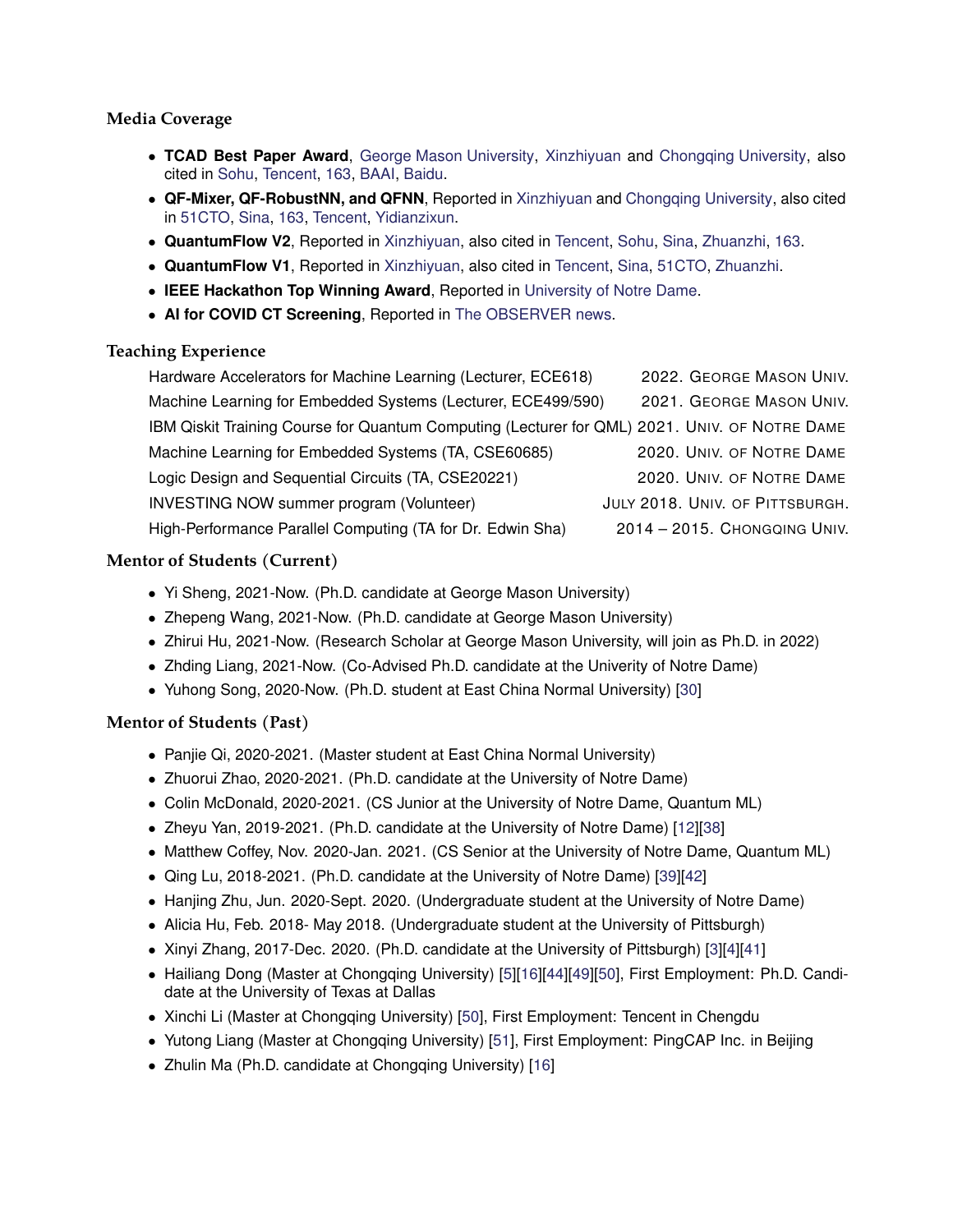### <span id="page-3-0"></span>**Publications**

#### **Five Representative Papers**

- <span id="page-3-8"></span>[1] **W. Jiang**, J. Xiong, and Y. Shi, "A Co-Design Framework of Neural Networks and Quantum Circuits Towards Quantum Advantage", **Nature Communications**, 12(1): 1-13, 2021.
- [2] **W. Jiang**, L. Yang, E. H.-M Sha, Q. Zhuge, S. Gu, S. Dasgupta, Y. Shi and J. Hu, "Hardware/Software Co-Exploration of Neural Architectures", *IEEE Transactions on Computer-Aided Design of Integrated Circuits and Systems (TCAD), Mar. 2020* (**2021 Donald O. Pederson Best Paper Award, 1 of the 2 selected from all the submissions at TCAD in the past 2 years**)
- <span id="page-3-3"></span>[3] **W. Jiang**, X. Zhang, E. H.-M. Sha, L. Yang, Q. Zhuge, Y. Shi, and J. Hu, "Accuracy vs. Efficiency: Achieving Both through FPGA-Implementation Aware Neural Architecture Search," *Proc. Design Automation Conference (DAC)*, Las Vegas, NV, USA, June. 2019. (5 out of 815 submissions, **Best Paper Nomination**)
- <span id="page-3-4"></span>[4] **W. Jiang**, E. H.-M. Sha, X. Zhang, L. Yang, Q. Zhuge, Y. Shi, and J. Hu, "Achieving Super-Linear Speedup across Multi-FPGA for Real-Time DNN Inference", International Conference on Hardware/Software Co-design and System Synthesis (CODE+ISSS@New York), also appears at ACM Transactions on Embedded Computing Systems (TECS), 2019. (3 out of 74 submissions, **Best Paper Nomination**)
- <span id="page-3-10"></span>[5] **W. Jiang**, E. H.-M. Sha, Q. Zhuge, L. Yang, H. Dong and X. Chen, "On the Design of Minimal-Cost Pipeline Systems Satisfying Hard/Soft Real-Time Constraints," *IEEE International Conference on Computer Design (ICCD@Boston)* and *in IEEE Transactions on Emerging Topics in Computing (TETC)*, Jan. 2018. (5 out of 258 submissions, **Best Paper Award**)

#### <span id="page-3-1"></span>**Under Review and Work-in-Progress Papers**

- [6] **W. Jiang**, J. Cong, J. Xiong, and Y. Shi, "Is Quantum Computing Ready for Deep Learning?", under review at **Nature Electronics**.
- [7] Y. Sheng, J. Yang, Y. Wu, Y. Shi, J. Hu, **W. Jiang**, L. Yang, "The Larger The Fairer? Small Neural Networks Can Achieve Fairness for Edge Devices", under review at DAC'22.
- <span id="page-3-2"></span>[8] **W. Jiang**, Y. Ding, and Y. Shi, "Universal Approximability of Deep Learning in Hybrid Quantum-Classical Computing", submitted to ACM TQC.

#### <span id="page-3-5"></span>**Journal Papers**

- [9] Y. Ding, **W. Jiang**, Q. Lou, J. Liu, J. Xiong, X. Sharon Hu, X. Xu, and Y. Shi, "The Impact of Neural Networks' Competency-Awareness on Hardware Design", accepted by **Nature Electronics**, Aug. 2020
- <span id="page-3-11"></span>[10] **W. Jiang**, B. Xie, C-C Liu and Y. Shi, "Integrating Memristors and CMOS for Better AI", accepted by **Nature Electronics**, Sept. 2019
- <span id="page-3-6"></span>[11] **W. Jiang**, L. Yang, S. Dasgupta, J. Hu, and Y. Shi, "Standing on the Shoulders of Giants: Hardware and Neural Architecture Co-Search with Hot Start", Accepted by International Conference on Hardware/Software Co-design and System Synthesis (CODE+ISSS), also appear at IEEE Transactions on Computer-Aided Design of Integrated Circuits and Systems (**TCAD**), 2020. *(acceptance rate 94/375=25.1%)*
- <span id="page-3-7"></span>[12] **W. Jiang**, Q. Lou, Z. Yan, L. Yang, J. Hu, X. Hu, and Y. Shi, "Device-Circuit-Architecture Co-Exploration for Computing-in-Memory Neural Accelerators", *IEEE Transactions on Computers (TC), Apr. 2020*.
- <span id="page-3-9"></span>[13] **W. Jiang**, E. H.-M. Sha, Q. Zhuge, L. Yang, X. Chen and J. Hu, "Heterogeneous FPGA-based Cost-Optimal Design for Timing-Constrained CNNs", *accepted by CASES 2018* (*in ESWEEK*) and *appear in IEEE Transactions on Computer-Aided Design of Integrated Circuits and Systems (TCAD)*. *(acceptance rate 67/270=24.8%)*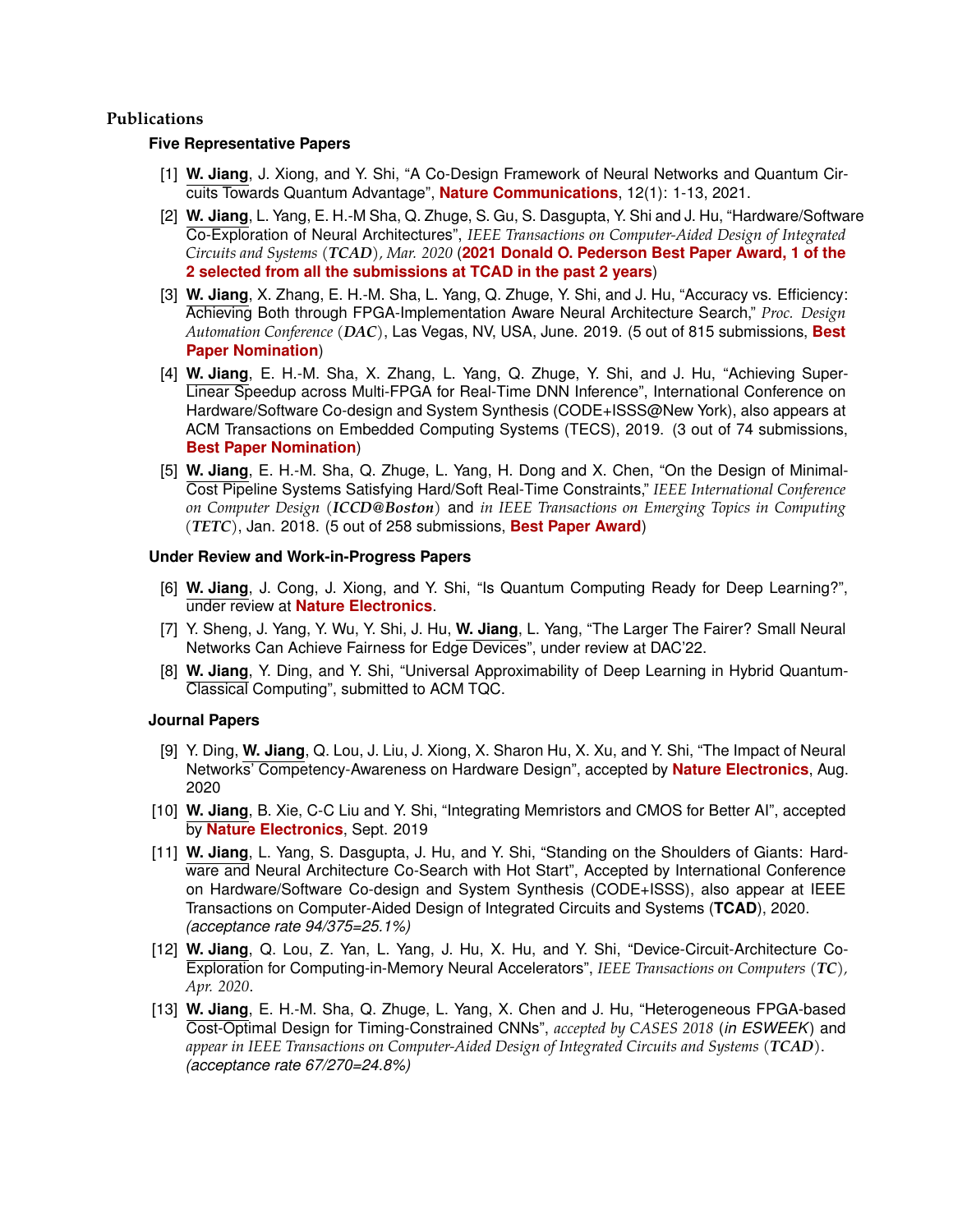- <span id="page-4-2"></span>[14] **W. Jiang**, E. H.-M. Sha, Q. Zhuge, L. Yang, X. Chen and J. Hu, "On the Design of Time-Constrained and Buffer-Optimal Self-Timed Pipelines", *in IEEE Transactions on Computer-Aided Design of Integrated Circuits and Systems (TCAD)*, May 2018.
- <span id="page-4-1"></span>[15] **W. Jiang**, E. H.-M. Sha, X. Chen, L. Yang, L. Zhou and Q. Zhuge, "Optimal Functional-Unit Assignment for Heterogeneous Systems under Timing Constraint," *in IEEE Transactions on Parallel and Distributed Systems (TPDS)*, 28(9): 2567-2580, 2017.
- <span id="page-4-9"></span>[16] E. H.-M. Sha, **W. Jiang**, H. Dong, Z. Ma, R. Zhang, X. Chen and Q. Zhuge, "Towards the Design of Efficient and Consistent Index Structure with Minimal Write Activities for Non-Volatile Memory", *in IEEE Transactions on Computers (TC)*, 67(3): 432-448, 2018.
- <span id="page-4-3"></span>[17] **W. Jiang**, E. H.-M. Sha, Q. Zhuge and Lin Wu, "Efficient Assignment Algorithms to Minimize Operation Cost for Supply Chain Networks in Agile Manufacturing," *in Computers & Industrial Engineering*, 108: 225-239, 2017.
- <span id="page-4-4"></span>[18] **W. Jiang**, E. H.-M. Sha, X. Chen, L. Wu and Q. Zhuge, "Synthesizing Distributed Pipelining Systems with Timing Constraints via Optimal Functional Unit Assignment and Communication Selection," *in Journal of Computational Science*, 26: 332-343, 2018.
- <span id="page-4-5"></span>[19] **W. Jiang**, Q. Zhuge, X. Chen, L. Yang, J. Yi, and E. H.-M. Sha, "Properties of Self-Timed Ring Architectures for Deadlock-Free and Consistent Configuration Reaching Maximum Throughput," *in Journal of Signal Processing Systems*, 84(1): 123-137, 2016.
- <span id="page-4-6"></span>[20] W. Liu, L. Yang, **W. Jiang**, L. Feng, N. Guan, W. Zhang, and N. Dutt, "Thermal-aware Task Mapping on Dynamically Reconfigurable Network-on-Chip based Multiprocessor System-on-Chip", *in IEEE Transactions on Computers (TC)*, 2018.
- <span id="page-4-7"></span>[21] L. Yang, W. Liu, **W. Jiang**, M. Li, P. Chen and E. H.-M. Sha, "FoToNoC: A Folded Torus-Like Network-on-Chip based Many-Core Systems-on-Chip in the Dark Silicon Era," *in IEEE Transactions on Parallel and Distributed Systems*, Dec. 2016. DOI:10.1109/TPDS.2016.2643669.
- <span id="page-4-8"></span>[22] L. Yang, W. Liu, **W. Jiang**, M. Li, J. Yi and E. H. M. Sha, "Application Mapping and Scheduling for Network-on-Chip-Based Multiprocessor System-on-Chip With Fine-Grain Communication Optimization" *IEEE Transactions on Very Large Scale Integration Systems*, 24(10): 3027-3040, Oct. 2016.
- <span id="page-4-10"></span>[23] E. H.-M. Sha, X. Chen, Q. Zhuge, L. Shi and **W. Jiang**, "A New Design of In-Memory File System Based on File Virtual Address Framework," *in IEEE Transactions on Computers*, 65(10):2959-2972, Oct. 2016.
- <span id="page-4-11"></span>[24] X. Chen, E. H.-M. Sha, Q. Zhuge, C. J. Xue, **W. Jiang** and Y. Wang, "Efficient data placement for improving data access performance on domain-wall memory" *IEEE Transactions on Very Large Scale Integration (VLSI) Systems*, 24(10): 3094-3104, 2016.

#### **Conference Papers**

- [25] B. Lu, J. Yang, **W. Jiang**, Y. Shi and S. Ren, "One Proxy Device Is Enough for Hardware-Aware Neural Architecture Search" *Proc. of ACM SIGMETRICS/Performance, 2022*
- [26] S. Chang, Y. Li, M. Sun, **W. Jiang**, S. Liu, Y. Wang, and X. Lin, "RMSMP: A Novel Deep Neural Network Quantization Framework with Row-wise Mixed Schemes and Multiple Precisions" *Proc. of 2021 IEEE/CVF International Conference on Computer Vision (ICCV)*
- [27] W. Niu, Z. Kong, G. Yuan, **W. Jiang**, J. Guan, C. Ding, P. Zhao, S. Liu, B. Ren, Y. Wang, "A Compression-Compilation Framework for On-mobile Real-time BERT Applications", *Demo Paper at International Joint Conference on Artificial Intelligence (IJCAI-21)*
- <span id="page-4-0"></span>[28] Z. Wang, Z. Liang, S. Zhou, C. Ding, J. Xiong, Y. Shi, **W. Jiang**, "Exploration of Quantum Neural Architecture by Mixing Quantum Neuron Designs" *Proc. of IEEE/ACM International Conference on Computer-Aided Design (ICCAD)*, 2021 (Invited Paper)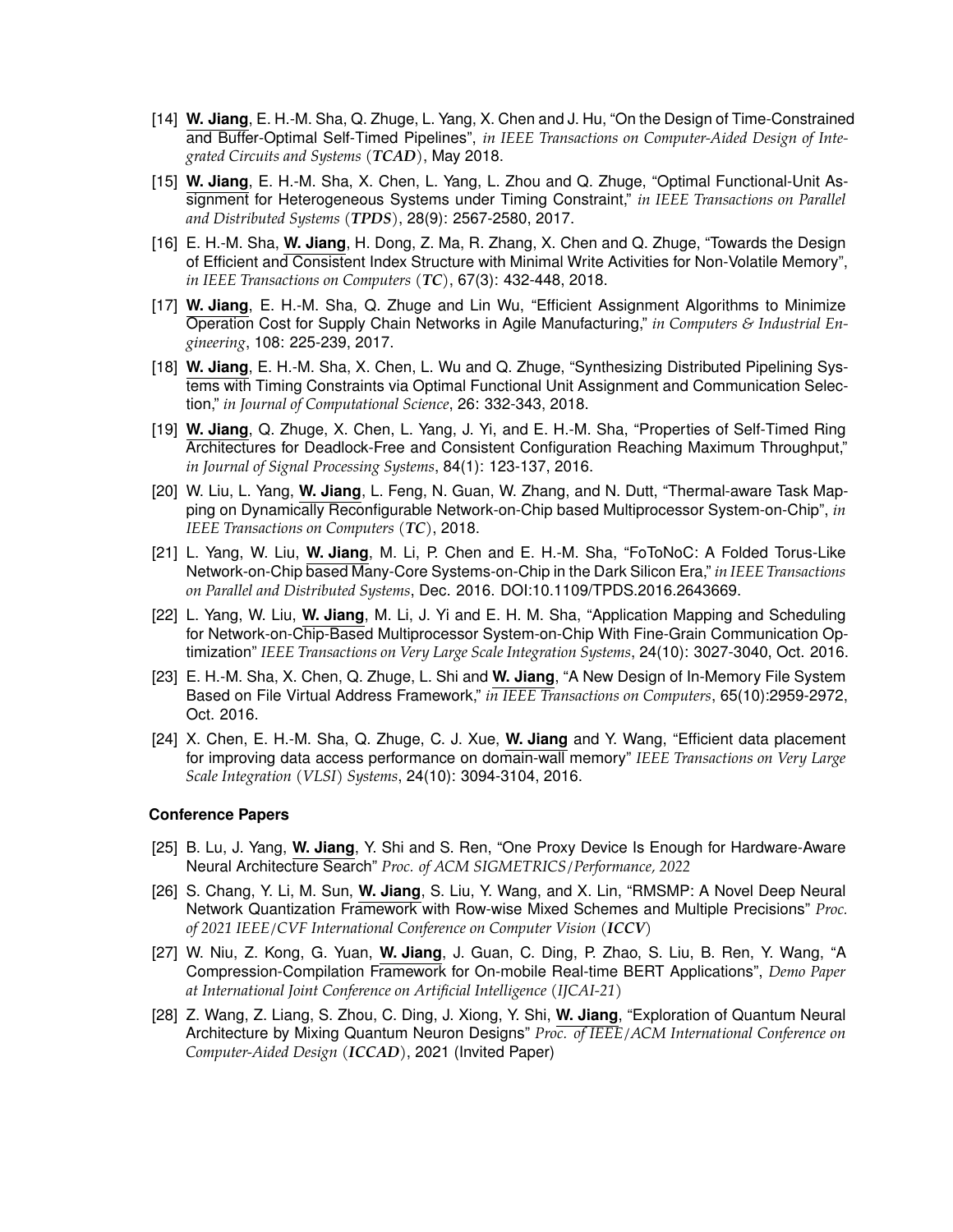- <span id="page-5-0"></span>[29] Z. Liang, Z. Wang, J. Yang, L. Yang, J. Xiong, Y. Shi, **W. Jiang**, "Can Noise on Qubits Be Learned in Quantum Neural Network? A Case Study on QuantumFlow" *Proc. of IEEE/ACM International Conference on Computer-Aided Design (ICCAD)*, 2021 (Invited Paper)
- <span id="page-5-2"></span>[30] Y. Song, **W. Jiang**, B. Li, Q. Zhuge, E. H.-M. Sha, S. Dasgupta, Y. Shi, C. Ding, "Dancing along Battery: Enabling Transformer with Run-time Reconfigurability", *Proc. Design Automation Conference DAC-21*.
- [31] D. Manu, Y. Sheng, J. Yang, J. Deng, T. Geng, A. Li, C. Ding, **W. Jiang**, L. Yang, "FL-DISCO: Federated Generative Adversarial Network for Graph-based Molecule Drug Discovery", *Proc. of IEEE/ACM International Conference on Computer-Aided Design (ICCAD)*, 2021 (Invited Paper)
- [32] H. Peng, S. Chen, Z. Wang, J. Yang, S. A. Weitze, T. Geng, A. Li, J. Bi, M. Song, **W. Jiang**, H. Liu, C. Ding, "Optimizing FPGA-based Accelerator Design for Large-Scale Molecular Similarity Search", *Proc. of IEEE/ACM International Conference on Computer-Aided Design (ICCAD)*, 2021 (Invited Paper)
- [33] Y. Zhang, Y. Fu, **W. Jiang**, C. Li, H. You, M. Li, V. Chandra, and Y. Lin, "DIAN: Differentiable Accelerator-Network Co-Search Towards Maximal DNN Efficiency", Proc. of ACM/IEEE International Symposium on Low Power Electronics and Design (ISLPED)
- <span id="page-5-1"></span>[34] **W. Jiang**, J. Xiong and Y. Shi, "When Machine Learning Meets Quantum Computers: A Case Study," *Proc. of IEEE/ACM Asia and South Pacific Design Automation Conference (ASP-DAC))*, 2021 (Invited Paper)
- <span id="page-5-3"></span>[35] D. Zeng, **W. Jiang**, T. Wang, X. Xu, H. Yuan, M. Huang, J. Zhuang, J. Hu, and Y. Shi, "Towards Cardiac Intervention Assistance: Hardware-Aware Neural Architecture Exploration for Real-Time 3D Cardiac Cine MRI Segmentation," *Proc. of IEEE/ACM International Conference on Computer-Aided Design (ICCAD)*, 2020 (Invited Paper)
- <span id="page-5-4"></span>[36] S. Bian, X. Xu, **W. Jiang**, Y. Shi and T. Sato, "BUNET: Blind Medical Image Segmentation Based on Secure UNET", *Proc. Medical Image Computing and Computer Assisted Interventions (MICCAI)*, Lima, Peru, 2020 *(acceptance rate 30%)*
- <span id="page-5-5"></span>[37] X. Yan, **W. Jiang**, Y. Shi and C. Zhuo, "MS-NAS: Multi-Scale Neural Architecture Search for Medical Image Segmentation", *Proc. Medical Image Computing and Computer Assisted Interventions (MIC-CAI)*, Lima, Peru, 2020 *(acceptance rate 30%)*
- <span id="page-5-6"></span>[38] L. Yang, Z. Yan, M. Li, H. Kwon, L. Lai, T. Krishna, V. Chandra, **W. Jiang**, Y. Shi, "Co-Exploration of Neural Architectures and Heterogeneous ASIC Accelerator Designs Targeting Multiple Tasks", *Proc. Design Automation Conference (DAC)*, San Francisco, July 19-23. *(acceptance rate 228/992=23.0%)*
- <span id="page-5-7"></span>[39] S. Bian, **W. Jiang**, Q. Lu, Y. Shi, and T. Sato, "NASS: Optimizing Secure Inference via Neural Architecture Search", *24th European Conference on Artificial Intelligence (ECAI'20) (acceptance rate 365/1363=26.8%)*
- <span id="page-5-8"></span>[40] L. Yang, **W. Jiang**, W. Liu, E. H.-M. Sha, Y. Shi, and J. Hu, "Co-Exploring Neural Architecture and Network-on-Chip Design for Real-Time Artificial Intelligence," *Proc. Asia and South Pacific Design Automation Conference (ASP-DAC)*, Beijing, Jan. 2020. (12 out of 263 submissions, **Best Paper Nomination**)
- <span id="page-5-9"></span>[41] X. Zhang, **W. Jiang**, Y. Shi and J. Hu, "When Neural Architecture Search Meets Hardware Implementation: from Hardware Awareness to Co-Design," *Proc. IEEE Computer Society Annual Symposium on VLSI (ISVLSI)*, Miami, Florida, USA, Aug. 2019. (Invited Paper)
- <span id="page-5-10"></span>[42] Q. Lu, **W. Jiang**, X. Xiao, J. Hu and Y. Shi, "On Neural Architecture Search for Resource-Constrained Hardware Platforms," *Proc. IEEE/ACM International Conference On Computer-Aided Design (IC-CAD)*, Westminster, CO, 2019. (Invited paper)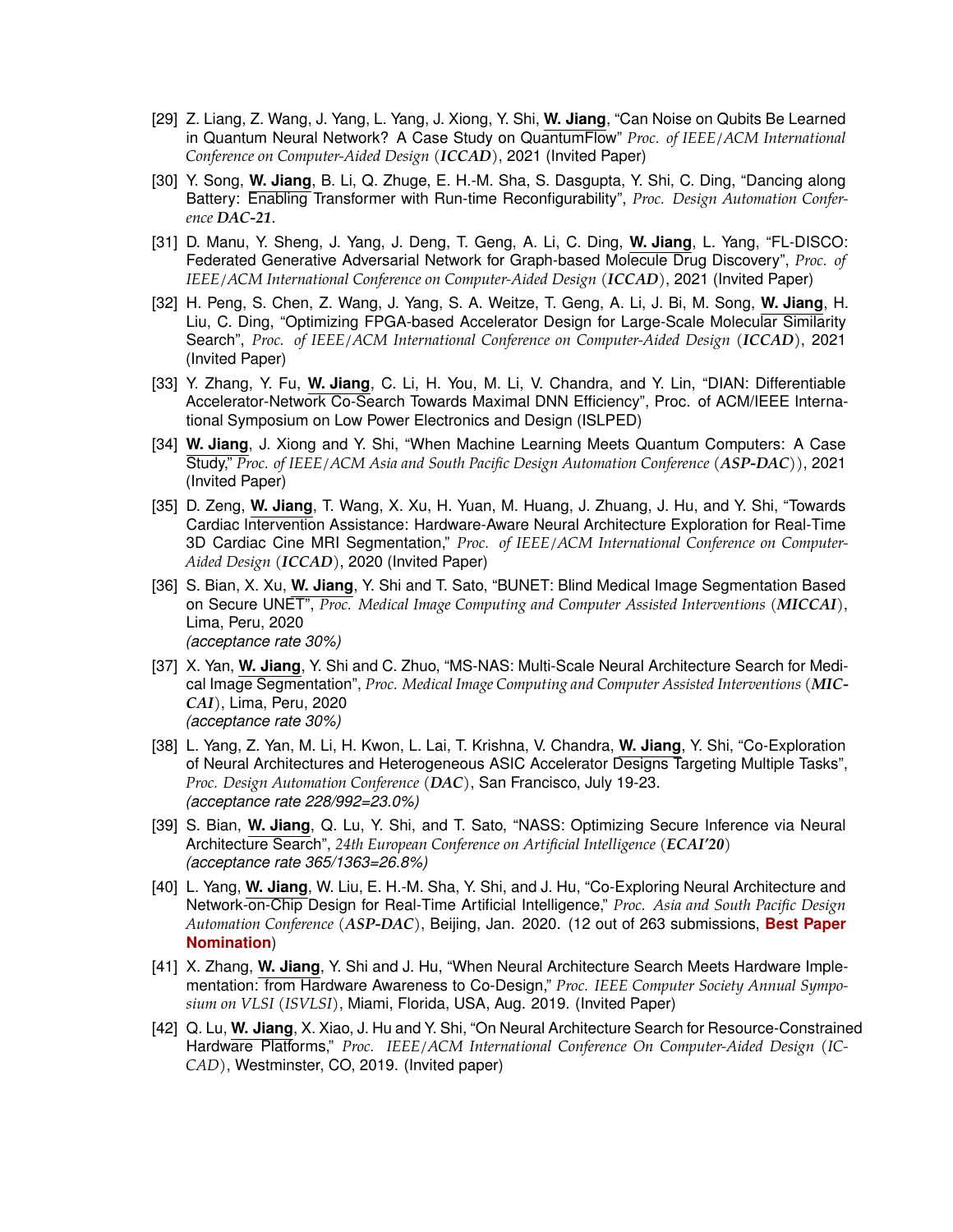- <span id="page-6-0"></span>[43] **W. Jiang**, E. H.-M. Sha, Q. Zhuge and X. Chen, "Optimal Functional-Unit Assignment and Buffer Placement for Probabilistic Pipelines," *Proc. International Conference on Hardware/Software Co-design and System Synthesis (CODES+ISSS)*, Pittsburgh, PA, USA, Oct. 2016. *(acceptance rate 21/80=26.3%)*
- <span id="page-6-1"></span>[44] **W. Jiang**, E. H.-M. Sha, Q. Zhuge, H. Dong, and X. Chen, "Optimal Functional Unit Assignment and Voltage Selection for Pipelined MPSoC with Guaranteed Probability on Time Performance," *Proc. Languages, Compilers, and Tools for Embedded Systems (LCTES)*, Barcelona, Spain, June 2017. *(acceptance rate 13/51=25.5%)*
- <span id="page-6-3"></span>[45] E. H.-M. Sha, **W. Jiang**, Q. Zhuge, L. Yang and X. Chen, "On the Design of High-Performance and Energy-Efficient Probabilistic Self-Timed Systems," *Proc. High Performance Computing and Communications (HPCC)*, NewYork, NY, USA, Aug. 2015.
- <span id="page-6-4"></span>[46] E. H.-M. Sha, **W. Jiang**, Q. Zhuge, X. Chen and L. Yang, "Prevent Deadlock and Remove Blocking for Self-Timed Systems," *Proc. International Conference on Algorithms and Architectures for Parallel Processing (ICA3PP)*, Zhangjiajie, China, Nov. 2015.
- <span id="page-6-5"></span>[47] **W. Jiang**, E. H.-M. Sha, X. Chen, Q. Zhuge and L. Wu, "Optimal Functional Assignment and Communication Selection under Timing Constraint for Self-Timed Pipelines," *Proc. IEEE International Conference on Embedded Software and Systems (ICESS)*, Chengdu, China, Aug. 2016.
- <span id="page-6-6"></span>[48] **W. Jiang**, Q. Zhuge, J. Yi, L. Yang and E. H.-M. Sha, "On self-timed ring for consistent mapping and maximum throughput," *Proc. Embedded and Real-Time Computing Systems and Applications (RTCSA)*, Chongqing, China, Aug. 2014.
- <span id="page-6-2"></span>[49] E. H.-M. Sha, H. Dong, **W. Jiang**, Q. Zhuge, X. Chen and L. Yang, "On the Design of Reliable Heterogeneous Systems via Checkpoint Placement and Core Assignment," *Proc. Great Lakes Symposium on VLSI (GLSVLSI)*, Chicago, IL, USA, May 2018.
- <span id="page-6-9"></span>[50] X. Li, Q. Zhuge, **W. Jiang**, H. Dong, W. Lin, X. Chen and E. H.-M. Sha, "A Research of Reducing Write Activities in Multi-table Join for Non-Volatile Memories," *Proc. 15th CCF Annual Conference on Embedded Systems (ESTC)*, Shenyang, China, Nov. 2017. (**Best Student Paper Award**)
- <span id="page-6-10"></span>[51] E. H.-M. Sha, Y. Liang, **W. Jiang**, X. Chen and Q. Zhuge, "Optimizing Data Placement of MapReduce on Ceph-Based Framework under Load-Balancing Constraint," *Proc. International Conference on Parallel and Distributed Systems (ICPADS)*, Wuhan, China, Dec. 2016.
- <span id="page-6-7"></span>[52] L. Yang, W. Liu, **W. Jiang**, M. Li, J. Yi and E. H.-M. Sha, "FoToNoC: A hierarchical management strategy based on folded lorus-like Network-on-Chip for dark silicon many-core systems," *Proc. 2016 21st Asia and South Pacific Design Automation Conference (ASP-DAC)*, Macao, Jan. 2016. (**Best Paper Nomination**)
- <span id="page-6-8"></span>[53] E. H.-M. Sha, X. Chen, Q. Zhuge, L. Shi and **W. Jiang**, "Designing an Efficient Persistent In-Memory File System," *Proc. the 4th IEEE Non-Volatile Memory System and Applications Symposium (NVMSA)*, Hongkong, Aug. 2015. (**Best Paper Award**)

#### **Book in Progress**

[54] **W. Jiang**, J. Hu, and Y. Shi, "Software/Hardware Co-Design for Deep Learning Accelerators," *Springer Nature (Pass the new book proposal)*

#### **Invited Talks (not include job talk)**

- Invited Talk in Road4NN workshop at DAC'21
- Villanova University (host: Prof. Xun Jiao)
- ICCAD Special Session.
- Indiana University (host: Prof. Lei Jiang)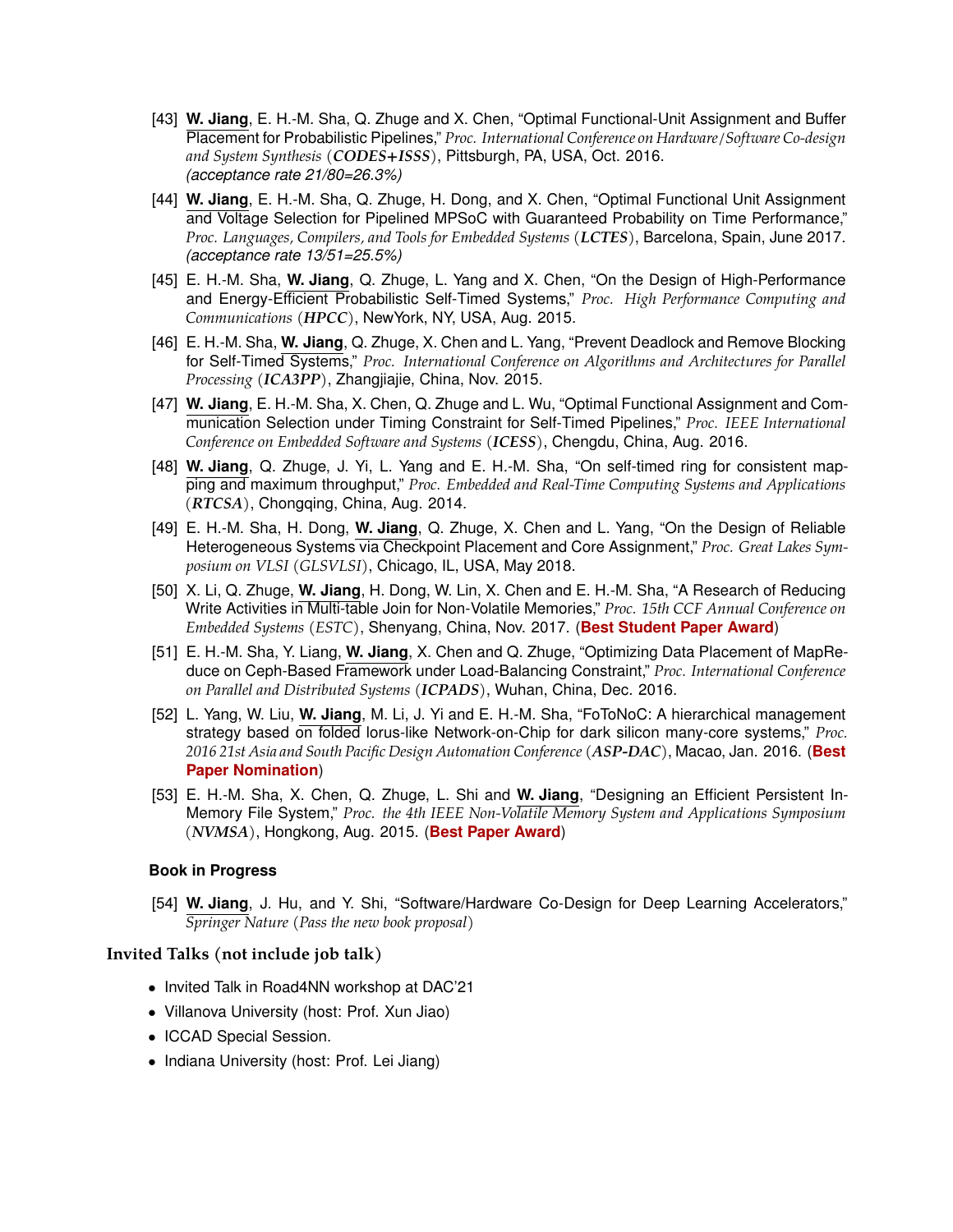- IEEE QuantumWeek'21 for QuantumFlow Tutorial.
- ESWEEK'21 for QuantumFlow Tutorial.
- University of Delaware (host: Prof. Chenmo Yang), May. 12, 2021
- tinyML talks webcast, Dec. 8, 2020
- Southeastern University (host: Prof. Qi Zhu), Dec. 2020
- Rice University (host: Prof. Yingyan Lin), Nov. 2020
- University of New Mexico (host: Prof. Lei Yang), Nov. 2020
- tinyML Asia talk, Nov. 19, 2020
- Zhejiang University (host: Prof. Chen Zhuo), Oct. 2020
- University of Science and Technology of China (host: Prof. Yu-Chun Wu), Oct. 2020
- IBM Quantum Summit, Sept. 2020
- Workshop on Research Open Automatic Design for Neural Networks (ROAD4NN), July 2020
- Workshop on Hardware and Algorithms for Learning On-a-chip (HALO), Nov. 2019
- Northeastern University (host: Prof. Yanzhi Wang), Oct. 2019
- Technical Webinar of NSF IUCRC for ASIC, Aug. 2019

## **Professional Services**

Journal Editor:

- Associate Editor for IEEE Transactions on Circuits and Systems II: Express Briefs
- Guest Editor for Electronics on Special Issue "Quantum Machine Learning: Theory, Methods and Applications"
- Guest Editor for IEEE Transactions on Circuits and Systems II: Express Briefs on ISICAS 2021 Special Session

Conference Technical Program Committee:

- Design Automation Conference (DAC 2021, 2022)
- Design, Automation and Test in Europe Conference (DATE 2022)
- International Conference On Computer Aided Design (ICCAD 2021)
- Asia and South Pacific Design Automation Conference (ASP-DAC 2021, 2022)
- IEEE Computer Society Annual Symposium on VLSI (ISLVLSI 2020)
- ACM Great Lakes Symposium on VLSI (GLSVLSI 2020,2021)
- ACM/SIGAPP Symposium On Applied Computing (SAC 2020,2021)
- IEEE International System-on-Chip Conference (IEEE SOCC 2020)
- Late Break Results in Design Automation Conference (LBR-DAC 2020)
- Student Research Forum at Asia and South Pacific Design Automation Conference (ASP-DAC 2020,2021)
- IEEE Real-Time Systems Symposium (RTSS 2019, Artifact Evaluation Committee)

## Journal Reviewer

- IEEE Transactions on Computers (TC)
- IEEE Transactions on Computer-Aided Design of Integrated Circuits and Systems (TCAD)